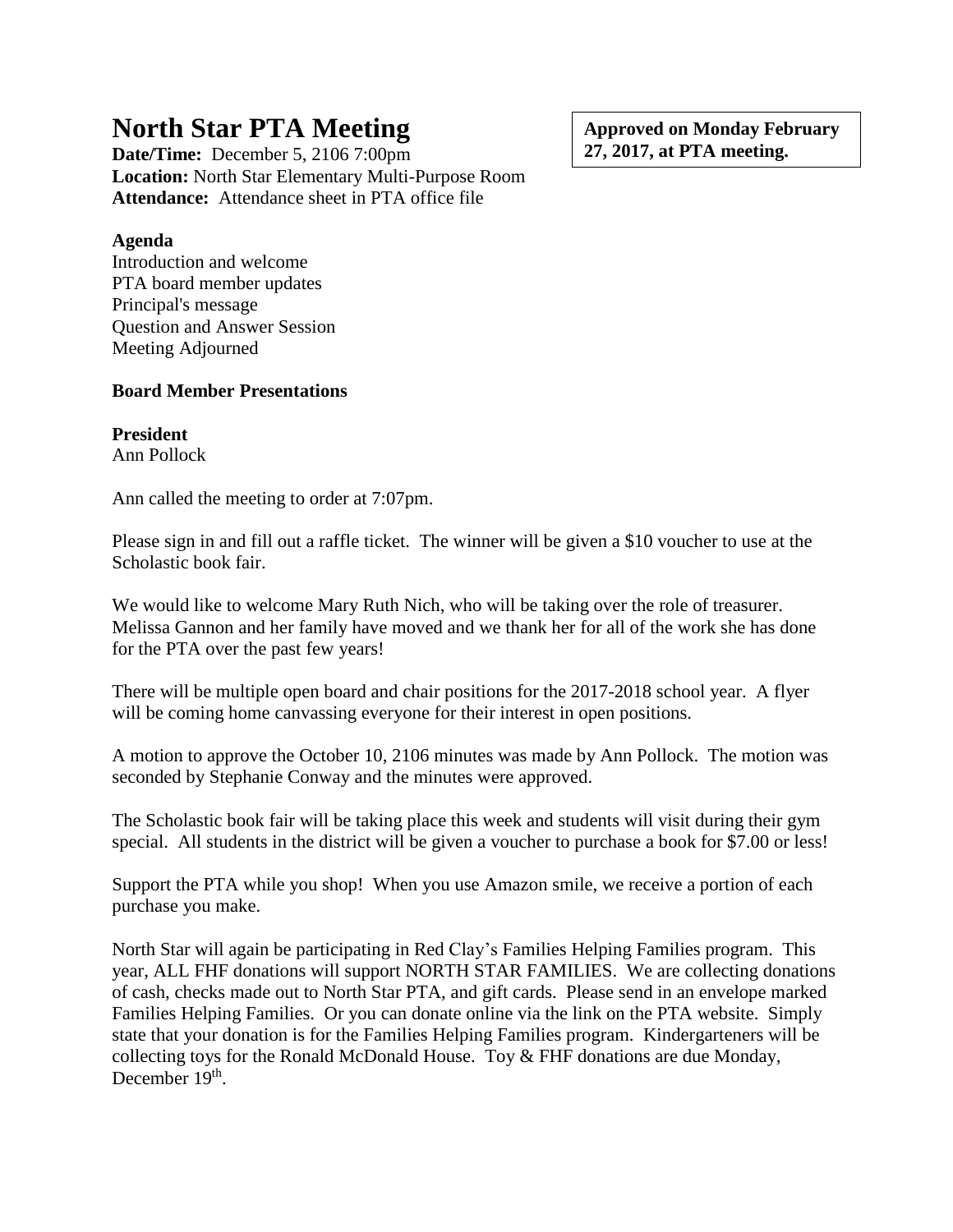This year's National PTA Reflections Program is now open. The theme is "What is Your Story?" Students can submit entries in any of the following six categories: literature, visual arts, photography, music, dance, or video/film production. The competition is judged primarily on how well the individual student uses his or her artistic vision to portray the theme. More information can be found on nspta.com.

The current accounts can be viewed on the PTA's website. We have received membership income along with some income from the Fall Family Dance Party. Reimbursements should have come through for the late spirit wear orders. A new vendor has chosen for future spirit wear sales.

Tile night will take place sometime after the winter break. The date will be announced once it is scheduled. Students and families will have the opportunity to purchase and decorate a tile which will be installed along with the others in the cafeteria.

#### **Principal's message**

Mrs.Thomas

Thank you to the PTA and the North Star community for helping Richardson Park Elementary provide Thanksgiving dinner for over 80 families. There was a great turnout at the Barnes and Noble fundraiser to benefit the Annapragada family. Linden Hill Elementary also raised \$900 for the family!

A projector will be mounted in the gymnasium in the new year. Decorated pickets have been installed and we thank the volunteers who helped. Two teachers will attend an outdoor classroom conference in California, providing information to help the classroom grow it and how to best use it for our students.

We invited representatives from 9 different fire companies and will be honoring these heroes on December 16th.

### **Questions**

When will Original Works orders arrive?

They will arrive on December 15<sup>th</sup>. Breakable items cannot be sent home with students and must be picked up at school. Items can also be ordered from Artsonia.

### Why was LAUNCH discontinued?

Mrs. Thomas explained that is was discontinued for security reasons, chaos at dismissal, and to allow the school to have more control over what is being offered. The afterschool coding clubs are open to students in  $3<sup>rd</sup> - 5<sup>th</sup>$  grades. Also, Girls on the Run and Let Me Run were expanded this year to accommodate more students.

Should families still send in box tops? Will there be another competition? There is not another competition planned, but box tops can always be deposited in the blue box in the vestibule. The PTA receives 10 cents for each box top.